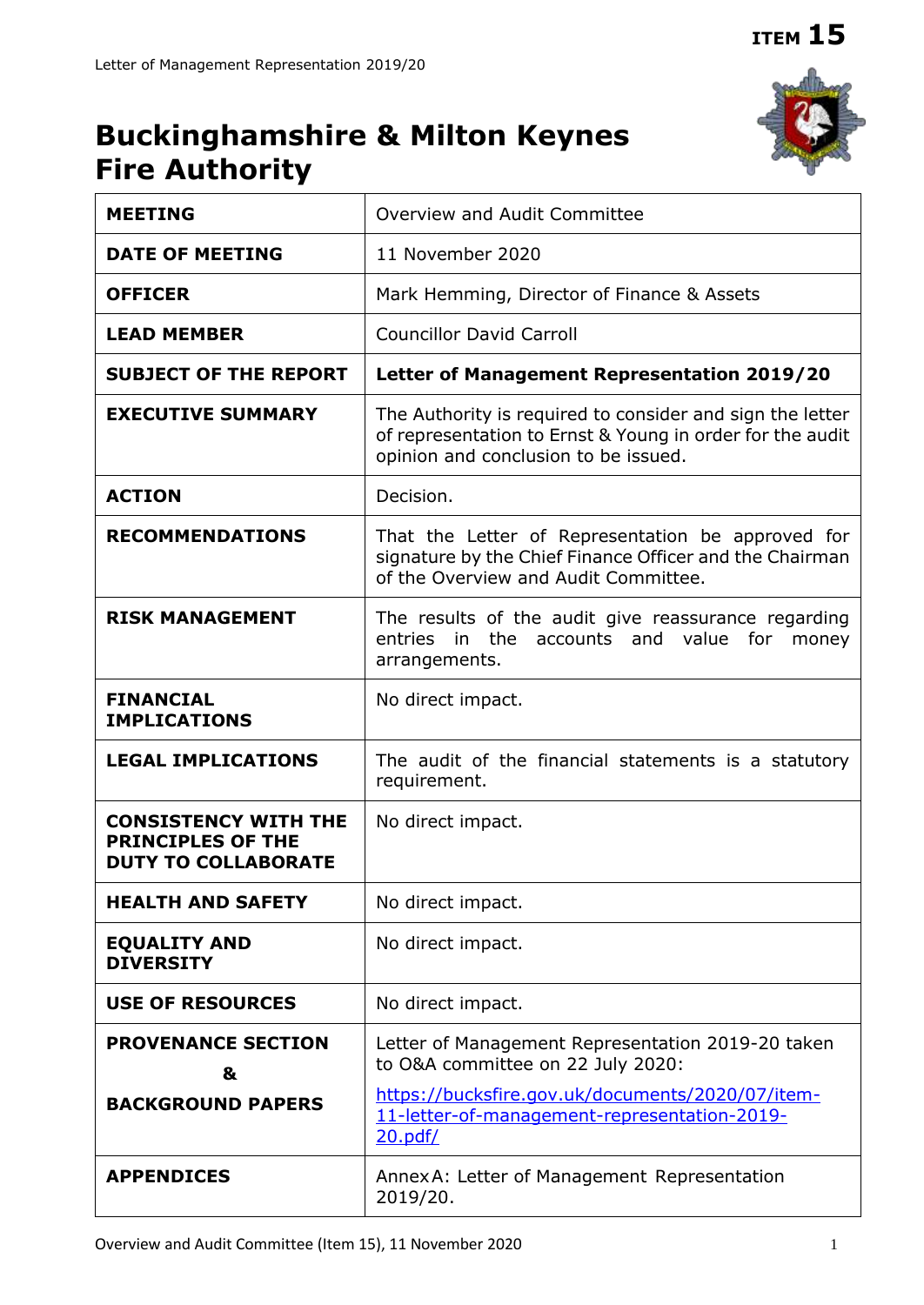| <b>TIME REQUIRED</b>                           | 10 minutes                                                       |
|------------------------------------------------|------------------------------------------------------------------|
| <b>REPORT ORIGINATOR</b><br><b>AND CONTACT</b> | <b>Marcus Hussey</b><br>mhussey@bucksfire.gov.uk<br>01296 744680 |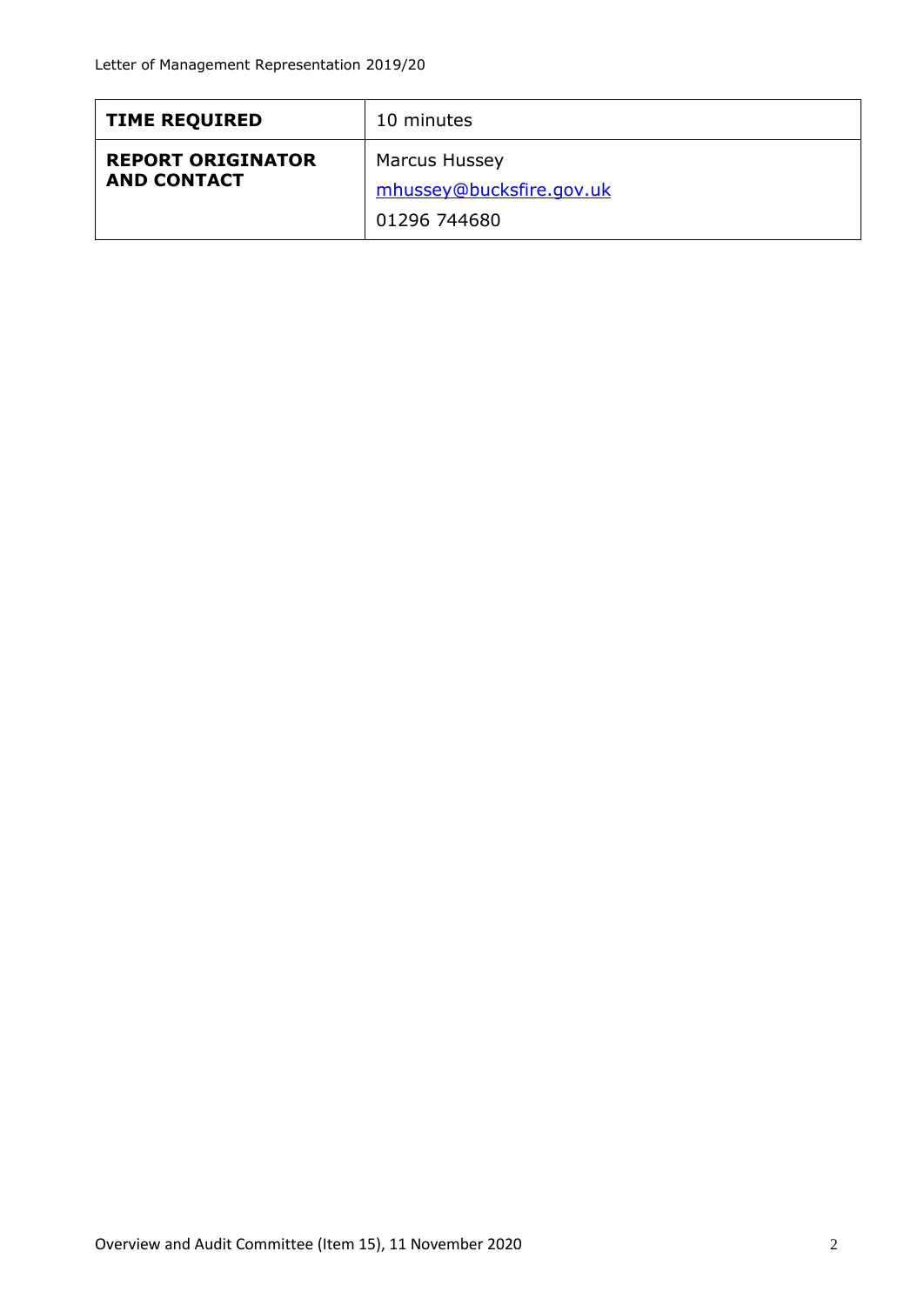

Neil Harris Ernst & Young 400 Capability Green Luton **Bedfordshire** LU1 3LU

Our ref: Enquiries to: Direct line: Date: Email:

Letter of Representation 2019/20 Mark Hemming 01296 744687 11 November 2020 mhemming@bucksfire.gov.uk

Dear Neil,

## **Buckinghamshire & Milton Keynes Fire and Rescue Authority - Audit for the year ended 31 March 2020**

This letter of representations is provided in connection with your audit of the financial statements of Buckinghamshire and Milton Keynes Fire Authority ("the Authority") for the year ended 31 March 2020. We recognise that obtaining representations from us concerning the information contained in this letter is a significant procedure in enabling you to form an opinion as to whether the financial statements give a true and fair view of the Authority financial position of **Buckinghamshire and Milton Keynes Fire Authority** as of 31 March 2020 and of its income and expenditure for the year then ended in accordance with *[*CIPFA LASAAC Code of Practice on Local Authority Accounting in the United Kingdom 2019/20*.* 

We understand that the purpose of your audit of our financial statements is to express an opinion thereon and that your audit was conducted in accordance with International Standards on Auditing (UK), which involves an examination of the accounting system, internal control and related data to the extent you considered necessary in the circumstances, and is not designed to identify - nor necessarily be expected to disclose - all fraud, shortages, errors and other irregularities, should any exist.

Accordingly, we make the following representations, which are true to the best of our knowledge and belief, having made such inquiries as we considered necessary for the purpose of appropriately informing ourselves:

## **A. Financial Statements and Financial Records**

- 1. We have fulfilled our responsibilities, under the relevant statutory authorities, for the preparation of the financial statements in accordance with [the Accounts and Audit Regulations 2015 and CIPFA LASAAC Code of Practice on Local Authority Accounting in the United Kingdom 2019/20.
- 2. We acknowledge, as members of management of the Authority, our responsibility for the fair presentation of the financial statements. We believe the financial statements referred to above give a true and fair view of the financial position, financial performance (or results of operations) and cash flows of the Authority in accordance with the CIPFA LASAAC Code of Practice on Local Authority Accounting in the United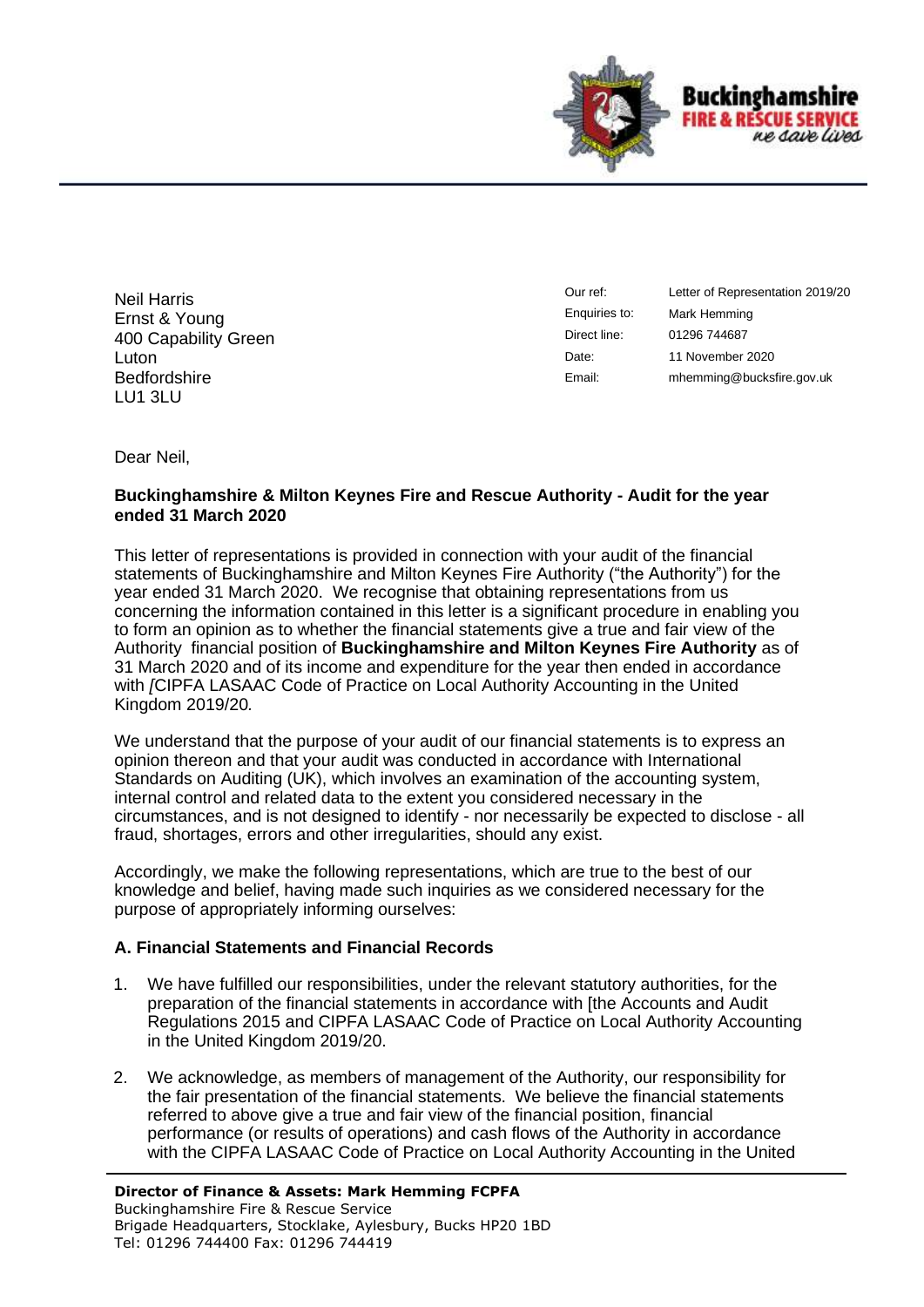

Kingdom 2019/20, and are free of material misstatements, including omissions. We have approved the financial statements.

- 3. The significant accounting policies adopted in the preparation of the financial statements are appropriately described in the financial statements.
- 4. As members of management of the Authority, we believe that the Authority has a system of internal controls adequate to enable the preparation of accurate financial statements in accordance with the CIPFA LASAAC Code of Practice on Local Authority Accounting in the United Kingdom 2019/20, that are free from material misstatement, whether due to fraud or error. We have disclosed to you any significant changes in our processes, controls, policies and procedures that we have made to address the effects of the COVID-19 pandemic on our system of internal controls*.*
- 5. There are no unadjusted audit differences identified during the current audit and pertaining to the latest period presented.

## **B. Non-compliance with law and regulations, including fraud**

- 1. We acknowledge that we are responsible to determine that the Authority's activities are conducted in accordance with laws and regulations and that we are responsible to identify and address any non-compliance with applicable laws and regulations, including fraud.
- 2. We acknowledge that we are responsible for the design, implementation and maintenance of internal controls to prevent and detect fraud.
- 3. We have no knowledge of any identified or suspected non-compliance with laws or regulations, including fraud that may have affected the Authority (regardless of the source or form and including without limitation, any allegations by "whistleblowers"), including non-compliance matters:
	- involving financial statements;
	- related to laws and regulations that have a direct effect on the determination of material amounts and disclosures in the Authority's financial statements;
	- related to laws and regulations that have an indirect effect on amounts and disclosures in the financial statements, but compliance with which may be fundamental to the operations of the Authority's activities, its ability to continue to operate, or to avoid material penalties;
	- involving management, or employees who have significant roles in internal controls, or others; or
	- in relation to any allegations of fraud, suspected fraud or other non-compliance with laws and regulations communicated by employees, former employees, analysts, regulators or others.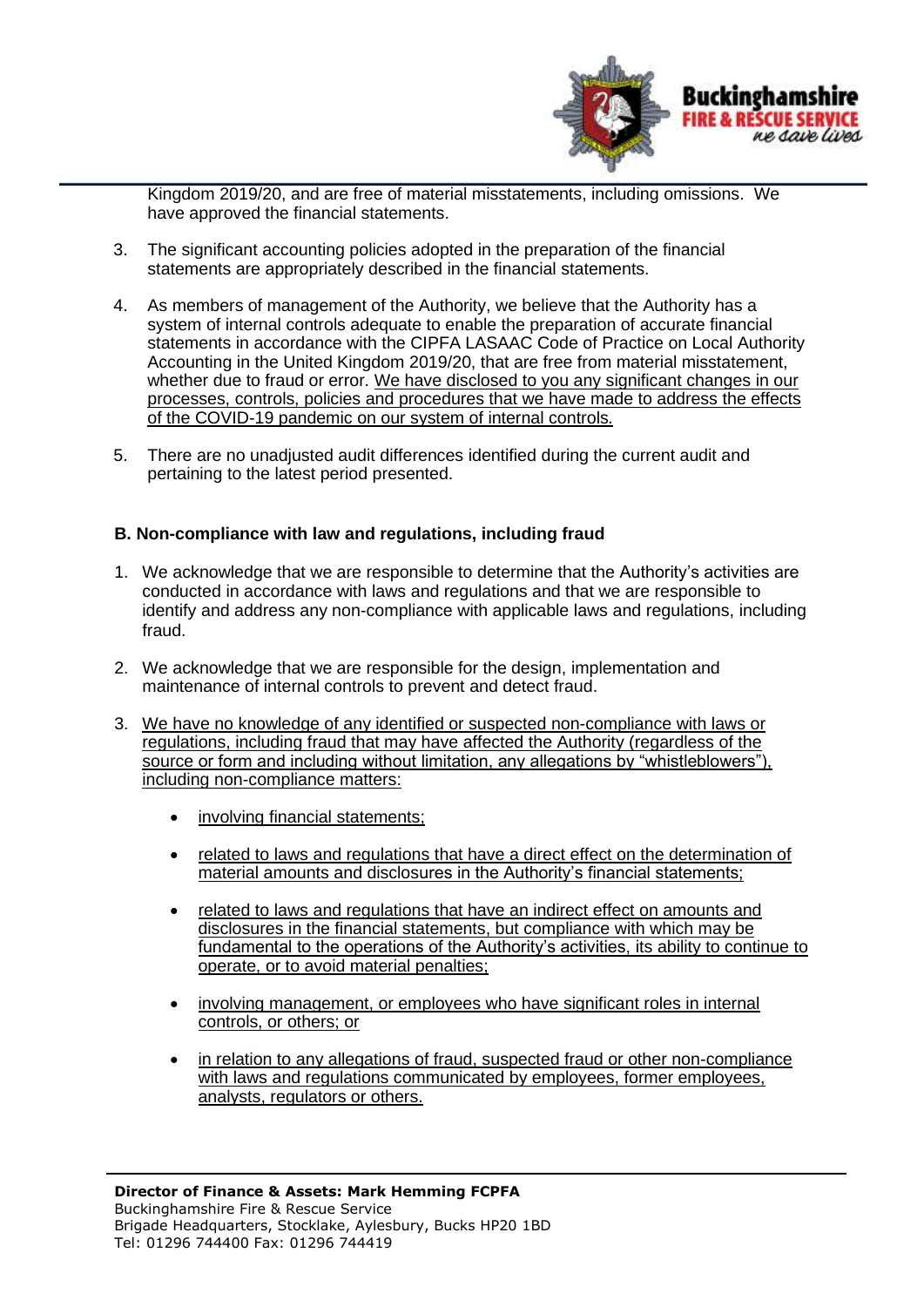

# **C. Information Provided and Completeness of Information and Transactions**

- 1. We have provided you with:
	- Access to all information of which we are aware that is relevant to the preparation of the financial statements such as records, documentation and other matters;
	- Additional information that you have requested from us for the purpose of the audit; and
	- Unrestricted access to persons within the entity from whom you determined it necessary to obtain audit evidence.
- 2. All material transactions have been recorded in the accounting records and all material transactions, events and conditions are reflected in the financial statements, including those related to the COVID-19 pandemic.
- 3. We have made available to you all minutes of the meetings of the Authority, the Executive Committee and the Overview and Audit Committee held through the year to the most recent meeting on the following date: 16 September 2020*.*
- 4. We confirm the completeness of information provided regarding the identification of related parties. We have disclosed to you the identity of the Authority's related parties and all related party relationships and transactions of which we are aware, including sales, purchases, loans, transfers of assets, liabilities and services, leasing arrangements, guarantees, non-monetary transactions and transactions for no consideration for the period ended, as well as related balances due to or from such parties at the year end. These transactions have been appropriately accounted for and disclosed in the financial statements.
- 5. We believe that the significant assumptions we used in making accounting estimates, including those measured at fair value, are reasonable.
- 6. We have disclosed to you, and the Authority has complied with, all aspects of contractual agreements that could have a material effect on the financial statements in the event of non-compliance, including all covenants, conditions or other requirements of all outstanding debt.
- 7. From 20 November 2019 through the date of this letter we have disclosed to you any unauthorized access to our information technology systems that either occurred or to the best of our knowledge is reasonably likely to have occurred based on our investigation, including of reports submitted to us by third parties (including regulatory agencies, law enforcement agencies and security consultants), to the extent that such unauthorized access to our information technology systems is reasonably likely to have a material impact to the financial statements, in each case or in the aggregate.

## **D. Liabilities and Contingencies**

1. All liabilities and contingencies, including those associated with guarantees, whether written or oral, have been disclosed to you and are appropriately reflected in the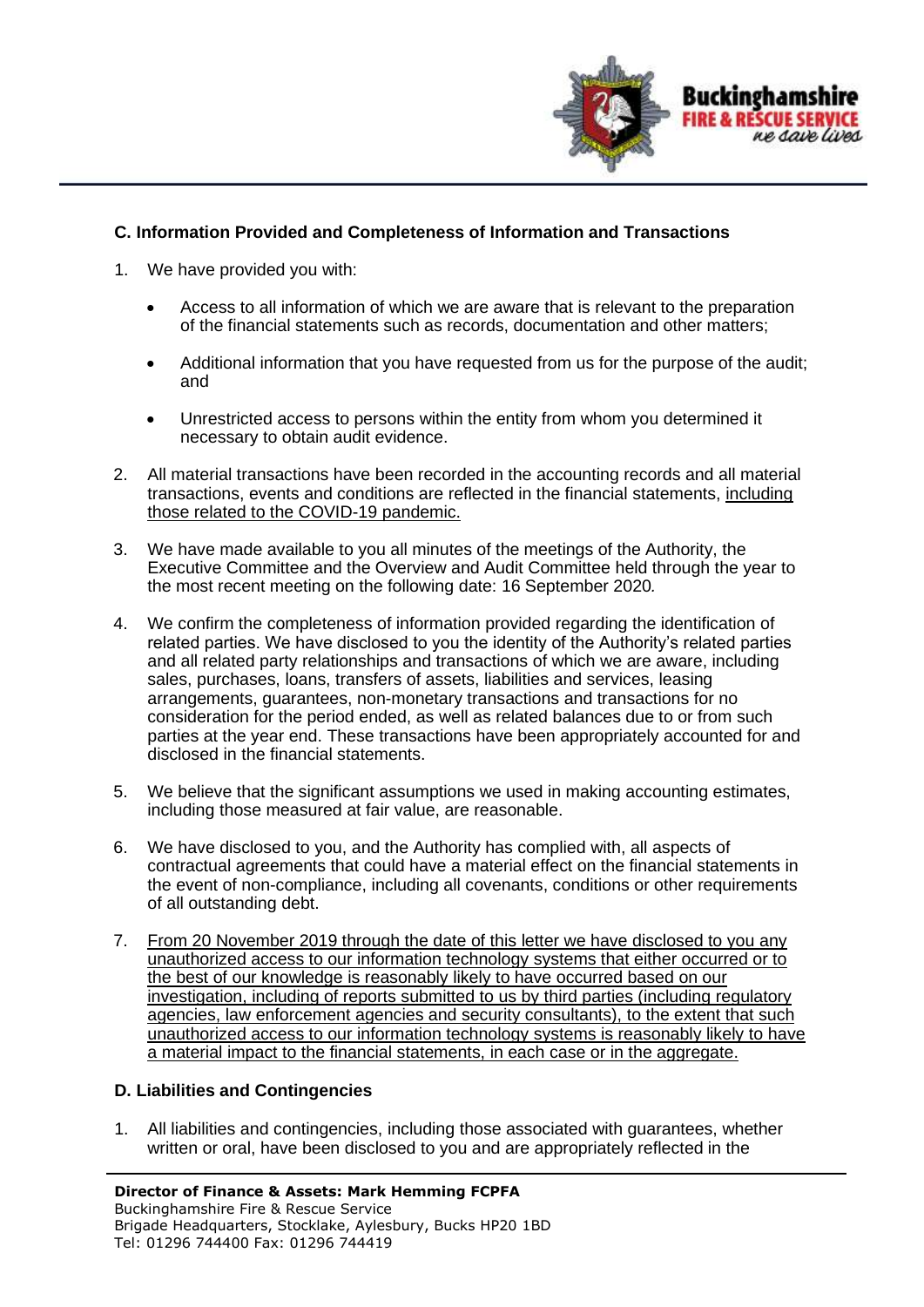

financial statements.

2. We have informed you of all outstanding and possible litigation and claims, whether or not they have been discussed with legal counsel.

## **E. Subsequent Events**

1. There have been no events, including events related to the COVID-19 pandemic, subsequent to period end which require adjustment of or disclosure in the financial statements or notes thereto.

## **F. Other information**

- 1. We acknowledge our responsibility for the preparation of the other information. The other information comprises the narrative statement.
- 2. We confirm that the content contained within the other information is consistent with the financial statements.

# **G. Going Concern**

The Statement of Accounting Policies in the financial statements discloses all the matters of which we are aware that are relevant to the Authority's ability to continue as a going concern, including significant conditions and events, our plans for future action, and the feasibility of those plans.

## **H. Ownership of Assets**

- 1. Except for assets capitalised under finance leases, the Authority has satisfactory title to all assets appearing in the balance sheet, and there are no liens or encumbrances on the Authority's assets, nor has any asset been pledged as collateral. All assets to which the Authority has satisfactory title appear in the balance sheet.
- 2. All agreements and options to buy back assets previously sold have been properly recorded and adequately disclosed in the financial statements.
- 3. There are no formal or informal compensating balance arrangements with any of our cash and investment accounts.

## **I. Reserves**

1. We have properly recorded or disclosed in the financial statements the useable and unusable reserves.

## **J. Use of the Work of a Specialist**

1. We agree with the findings of the specialists that we engaged to evaluate the **fair value of property, plant and equipment and the IAS19 actuarial valuations of pension liabilities** and have adequately considered the qualifications of the specialists in